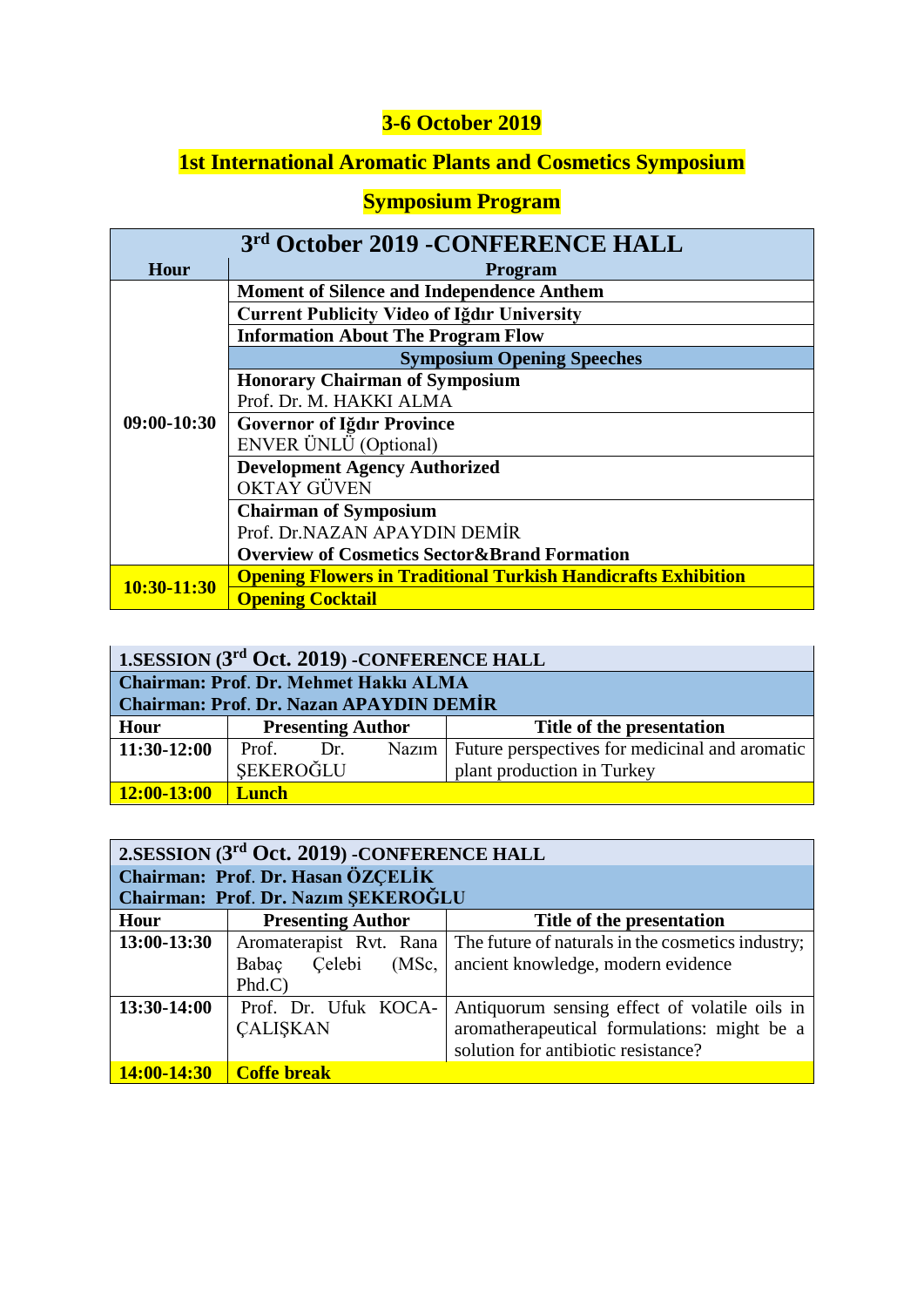| 3. SESSION (3rd Oct. 2019) - CONFERENCE HALL |                                                         |                                                     |  |  |  |
|----------------------------------------------|---------------------------------------------------------|-----------------------------------------------------|--|--|--|
|                                              | Chairman: Dr. Rana BABAÇ CELEBİ                         |                                                     |  |  |  |
|                                              | Co-chairman: Asst. Prof. Dr. Mehdi Younessi-Hamzekhanlu |                                                     |  |  |  |
| Hour                                         | <b>Presenting Author</b>                                | Title of the presentation                           |  |  |  |
| 14:30-15:00                                  | Turan<br>Dr.                                            | Potential use of extracts obtained from Cannabis    |  |  |  |
|                                              | YANARDAĞ                                                | sativa L. as corrosion inhibitor                    |  |  |  |
| 15:00-15:15                                  | Asst. Prof. Dr. Eyyüp                                   | Novel Analyses Technique on Some Properties of      |  |  |  |
|                                              | KARAOĞUL                                                | Vegetable Oil and Deep-Frying Oil by FT-IR          |  |  |  |
| 15:15-15:30                                  | Prof. Dr. Noureddine                                    | Evaluation of the anti-inflammatory activity of the |  |  |  |
|                                              | <b>DJEBLI</b>                                           | aqueous extract of Terfezia claveryi experimental   |  |  |  |
|                                              |                                                         | study in mice.                                      |  |  |  |
| 15:30-15:45                                  | Dr.<br>Prof.<br>Hasan                                   | New technological approach in production of         |  |  |  |
|                                              | ÖZCELİK                                                 | healing plants aquatic.                             |  |  |  |
| 15:45-16:00                                  | <b>Coffe break</b>                                      |                                                     |  |  |  |

|                                                                                   | 4.SESSION (3rd Oct. 2019) - CONFERENCE HALL                           |  |  |
|-----------------------------------------------------------------------------------|-----------------------------------------------------------------------|--|--|
| <b>Chairman: Prof.Dr. Nazan APAYDIN DEMIR</b><br>Chairman: Prof.Dr. Hasan ÖZÇELİK |                                                                       |  |  |
| Chairman: Prof. Dr. Nazım SEKEROĞLU<br><b>Chairman: Dr. Rana BABAC CELEBI</b>     |                                                                       |  |  |
| 16:00-17:00                                                                       | <b>WORKSHOP:</b> Problems and Solutions in Cosmetics Field in Türkiye |  |  |

| 4th October 2019-CONFERENCE HALL |                                                         |                                                     |  |  |  |
|----------------------------------|---------------------------------------------------------|-----------------------------------------------------|--|--|--|
|                                  | 5.SESSION (4 <sup>th</sup> Oct. 2019) - CONFERENCE HALL |                                                     |  |  |  |
|                                  | <b>Chairman: Dr. Ufuk KOCA-CALISKAN</b>                 |                                                     |  |  |  |
|                                  | <b>Chairman: Dr. Noureddine DJEBLI</b>                  |                                                     |  |  |  |
| Hour                             | <b>Presenting author</b>                                | Title of the presentation                           |  |  |  |
| 09:00-09:30                      | Asst., Prof. Dr. Ahmad                                  | Assessment of skin-whitening effect of cream        |  |  |  |
|                                  | ALI.                                                    | prepared using cyanobacteria                        |  |  |  |
|                                  | (Invited Speaker)                                       |                                                     |  |  |  |
| 09:30-09:45                      | Post Doc. PhD. Raju                                     | An integrated GIS based model for distribution of   |  |  |  |
|                                  | <b>AEDLA</b>                                            | significant plants and habitat properties with      |  |  |  |
|                                  |                                                         | cosmetic values in Turkey.                          |  |  |  |
| 09:45-10:00                      | Asst. Prof. Dr. Sevgi                                   | Comprehensive biological activities of essential    |  |  |  |
|                                  | <b>GEZICI</b>                                           | oils distilled from some selected medicinal plants  |  |  |  |
| 10:00-10:15                      | Melek<br>Msc.                                           | Domestic period in organic cosmetics: Anti-aging    |  |  |  |
|                                  | ÖZTÜRKLER                                               | cream with probiotic additive from whey             |  |  |  |
| 10:15-10:30                      | MSc Gökşen DİLŞAT                                       | Synthesis of hybrid nanoflowers with plant extracts |  |  |  |
|                                  | <b>DURBİLMEZ</b>                                        | traditionally utilized in skin problems and their   |  |  |  |
|                                  |                                                         | activity profile                                    |  |  |  |
| 10:30-11:00                      | <b>Coffe break</b>                                      |                                                     |  |  |  |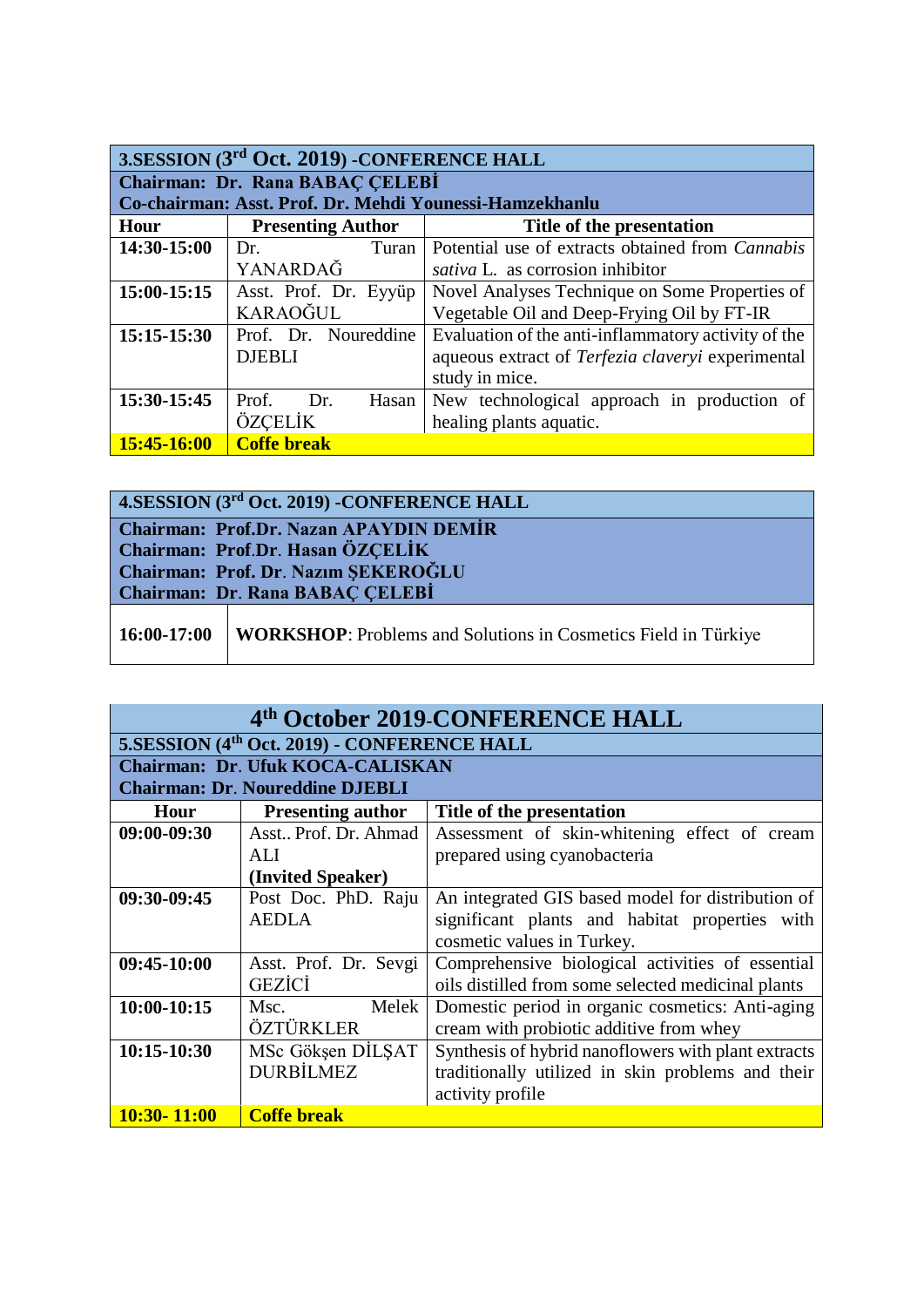| 6.SESSION (4 <sup>th</sup> Oct. 2019) - CONFERENCE HALL |                                    |                                                  |  |  |
|---------------------------------------------------------|------------------------------------|--------------------------------------------------|--|--|
| Chairman: Dr. Hasan ÖZCELİK                             |                                    |                                                  |  |  |
|                                                         | Co-chairman: Dr. Belkis MUCA YİĞİT |                                                  |  |  |
| Hour                                                    | <b>Presenting author</b>           | Title of the presentation                        |  |  |
| 11:00-11:15                                             | Asst. Prof. Dr. İbrahim            | A research on some edible and aromatic plants in |  |  |
|                                                         | <b>DEMIR</b>                       | Hizan district (Bitlis, Turkey)                  |  |  |
| 11:15-11:30                                             | Asst.<br>Prof.<br>Dr.              | Determination of bioactive composition of some   |  |  |
|                                                         | Alevcan KAPLAN                     | aromatic plants that grow naturally in the       |  |  |
|                                                         |                                    | Batiraman Campus (Batman University)             |  |  |
| 11:30-11:45                                             | Prof. Dr. Ramazan                  | Antioxidant effects of flavonoids isolated some  |  |  |
|                                                         | <b>ERENLER</b>                     | aromatic and medicinal plants                    |  |  |
| 11:45-12:00                                             | Lect. Mehmet Zeki                  | Effects of mushrooms collected in<br>natural     |  |  |
|                                                         | <b>KOCAK</b>                       | environment in medicine and cosmetics            |  |  |
| 12:00-12:15                                             | Assoc. Prof. Dr. Irfan             | Determination of phenolic contents<br>of         |  |  |
|                                                         | <b>EMRE</b>                        | Echinophora tenuifolia L. subsp. sibthorpiana    |  |  |
|                                                         |                                    | (Guss.) Tutin                                    |  |  |
| 12:15-14:00                                             | <b>Lunch</b>                       |                                                  |  |  |

| 7. SESSION (4 <sup>th</sup> Oct. 2019) - CONFERENCE HALL |                          |                                                      |  |
|----------------------------------------------------------|--------------------------|------------------------------------------------------|--|
| Chairman: Dr. Fevzi ÖZGÖKCE                              |                          |                                                      |  |
| <b>Chairman:</b>                                         | Dr.Ahmad ALI             |                                                      |  |
| Hour                                                     | <b>Presenting author</b> | Title of the presentation                            |  |
| 14:00-14:15                                              | Prof.<br>Asst.<br>Dr.    | Antioxidant properties of some herbs and spices      |  |
|                                                          | <b>Duried ALVAZEER</b>   | traditionally used in Middle-East preparation        |  |
| 14:15-14:30                                              | PhD. Student M.          | New approaches for drying aromatic plants in         |  |
|                                                          | Mustafa ÖZÇELİK          | industrial furnaces                                  |  |
| 14:30-14:45                                              | Asst. Prof. Dr. Eyyup    | Novel methods for essential oil extraction producing |  |
|                                                          | KARAOĞUL                 |                                                      |  |
| 14:45-15:00                                              | Turan<br>Dr.             | Chemical characterization of two local lines of      |  |
|                                                          | YANARDAĞ                 | Cannabis sativa L. under warm temperate climatic     |  |
|                                                          |                          | conditions of Ankara                                 |  |
| 15:00-15:15                                              | Asst. Prof. Dr. Eren     | Medicinal and Aromatic Aspect of Seeds               |  |
|                                                          | ÖZDEN                    |                                                      |  |
| 15:15-15:30                                              | <b>Coffe break</b>       |                                                      |  |

#### **8.SESSION (4 th Oct. 2019) - CONFERENCE HALL**

| Chairman: Dr.Nazım ŞEKEROĞLU<br>Co-chairman: Dr. Rana BABAC CELEBI |                          |                                                                      |  |
|--------------------------------------------------------------------|--------------------------|----------------------------------------------------------------------|--|
| Hour                                                               | <b>Presenting Author</b> | Title of the presentation                                            |  |
| 15:30-15:45                                                        |                          | Post. Dr. Bahattin   Determination of Volatile Components in Wool by |  |
|                                                                    | <b>TABAR</b>             | Gas Chromatography-Tandem Masss Spectrometry                         |  |
|                                                                    |                          | $(GC\text{-}MS\backslash MS)$                                        |  |
| 15:45-16:00                                                        | Res.<br>Asst.            | Fatih   The search of neurotoxic and immunotoxic effects of          |  |
|                                                                    | <b>DÖNMEZ</b>            | the chinar ( <i>Platanus orientalis</i> L.) tree leaf infusion       |  |
|                                                                    |                          | against ethanol toxicity in rats                                     |  |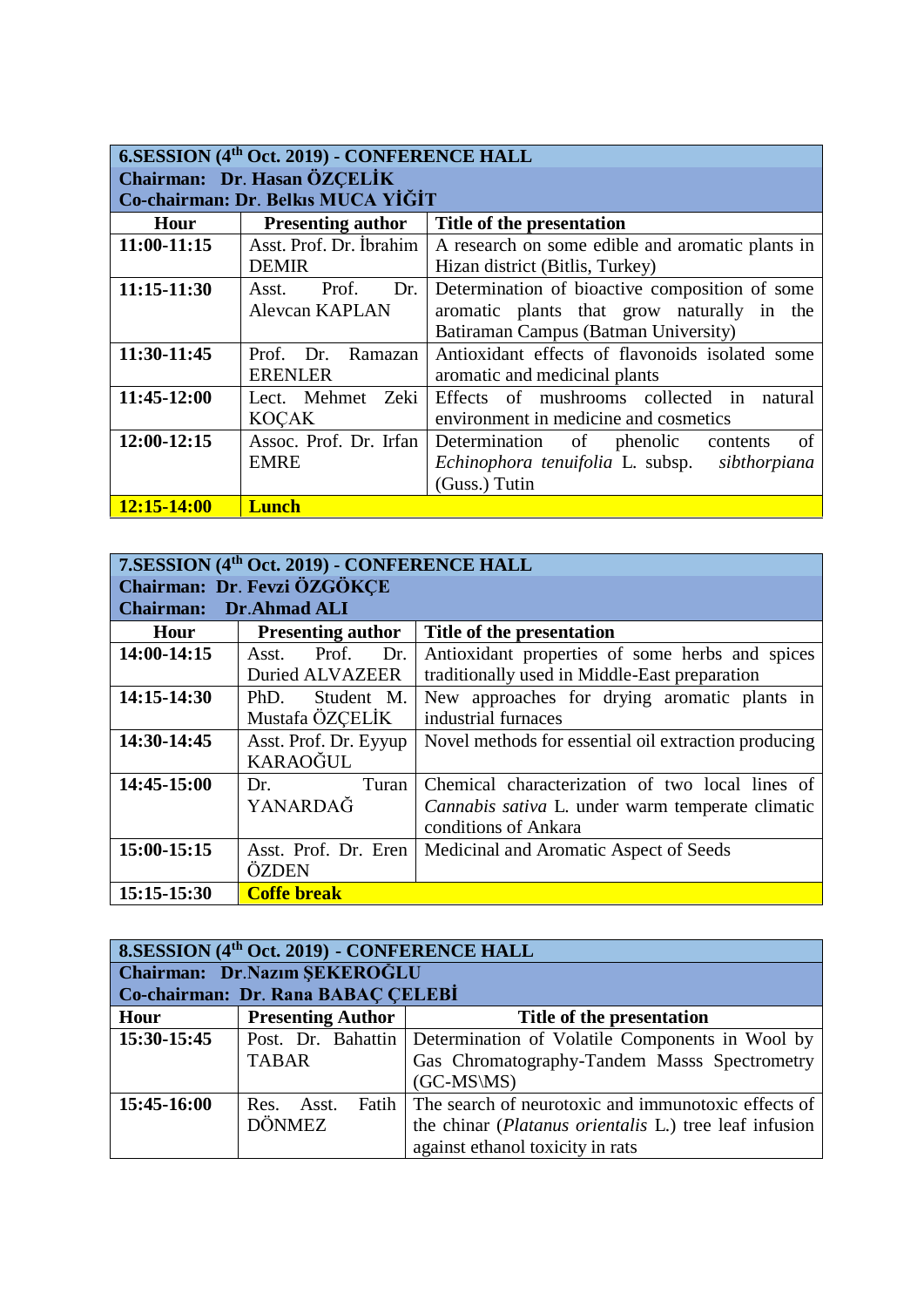| $16:00 - 16:15$ |  | Asst. Prof. Dr. The uses of weeds as medicinal and aromatic plants       |
|-----------------|--|--------------------------------------------------------------------------|
|                 |  | Ramazan $G\ddot{U}RB\ddot{U}Z$ and weed control in these plants          |
| $16:15 - 16:30$ |  | Asst. Prof. Dr. Antioxidant and antibacterial activity of essential oils |
|                 |  | Mehdi Younessi- of Artemisia fragrans willd. populations collected       |
|                 |  | HAMZEKHANLU   from north-western of Iran                                 |

| 5 <sup>th</sup> October 2019- CONFERENCE HALL |                                                          |                                                         |  |  |
|-----------------------------------------------|----------------------------------------------------------|---------------------------------------------------------|--|--|
|                                               | 9. SESSION (5 <sup>th</sup> Oct. 2019) - CONFERENCE HALL |                                                         |  |  |
|                                               | <b>Chairman: Dr.Nazan APAYDIN DEMIR</b>                  |                                                         |  |  |
|                                               | Co-chairman: Dr. Canan GÜLMEZ                            |                                                         |  |  |
| Hour                                          | <b>Presenting author</b>                                 | Title of the presentation                               |  |  |
| $09:00-09:15$                                 | Asst. Prof. Dr. Eren                                     | The effect of after-ripening treatments on seedling     |  |  |
|                                               | <b>OZDEN</b>                                             | performance on purslane (Portulaca oleracea) seed       |  |  |
|                                               |                                                          | lots                                                    |  |  |
| $09:15-09:30$                                 | Prof. Dr. Makhloufi                                      | Ethnopharmaceutical study of medicinal plants in        |  |  |
|                                               | <b>AHMED</b>                                             | Bechar region, south west of Algeria                    |  |  |
| 09:30-09:45                                   | Rachid<br>Prof. Dr.                                      | Herbalists and Marketing of Medicinal and Aromatic      |  |  |
|                                               | <b>MEDDOUR</b>                                           | Plants in Algeria: A Case Study in the Cities of Bouira |  |  |
|                                               |                                                          | and TiziOuzou                                           |  |  |
| $09:45-10:00$                                 | Asst. Prof.<br>Mubin                                     | Determination of Aromatic Components of Plantago        |  |  |
|                                               | <b>KOYUNCU</b>                                           | major                                                   |  |  |
| $10:00-10:15$                                 | Fevzi<br>Prof.<br>Dr.                                    | Studies on Protection of Plant Genetic Resources in     |  |  |
|                                               | ÖZGÖKCE                                                  | Van and Environment                                     |  |  |
| 10:15-10:45                                   | <b>Coffe break</b>                                       |                                                         |  |  |

| 10. SESSION (5 <sup>th</sup> Oct. 2019) - CONFERENCE HALL |                                 |                                                          |  |  |
|-----------------------------------------------------------|---------------------------------|----------------------------------------------------------|--|--|
| Chairman: Dr. Ufuk KOCA-CALISKAN                          |                                 |                                                          |  |  |
|                                                           | Co-chairman: Dr. Ramazan GÜRBÜZ |                                                          |  |  |
| Hour                                                      | <b>Presenting author</b>        | Title of the presentation                                |  |  |
| 10:45-11:00                                               | Assoc. Prof. Dr.                | Investigation of the phenolic contents of Salvia         |  |  |
|                                                           | Murat KÜRSAT                    | syriaca L.                                               |  |  |
| 11:00-11:15                                               | Prof. Dr.<br>Fevzi              | Medical and Aromatic Plants of Cizre (SIRNAK)            |  |  |
|                                                           | ÖZGÖKCE                         |                                                          |  |  |
| 11:15-11:30                                               | Asst. Prof. Dr. Eyyüp           | Production of filter tea bags from leaf and fruits of ay |  |  |
|                                                           | <b>KARAOĞUL</b>                 | (Vaccinium arctostaphylos<br>L)<br>üzümü<br>and          |  |  |
|                                                           |                                 | investigation of changes in chemical compounds           |  |  |
| 11:30-11:45                                               | Asst. Prof. Dr. Recep           | Investigation of the Changes in the Production of        |  |  |
|                                                           | <b>BINDAK</b>                   | Some Medicinal Aromatic Plants by Multivariate           |  |  |
|                                                           |                                 | <b>Statistical Methods</b>                               |  |  |
| 11:45-12:00                                               | PhD. Student Hanife             | Investigation of effects of essential oils of cumin      |  |  |
|                                                           | <b>ARDAHANLI</b>                | (Cuminum cyminum) and wild thyme (Thymbra                |  |  |
|                                                           |                                 | spicata) on SCE (sister chromatide exchange) on          |  |  |
|                                                           |                                 | human lymphocyte chromosomes                             |  |  |
| 12:00-13:00                                               | <b>Lunch</b>                    |                                                          |  |  |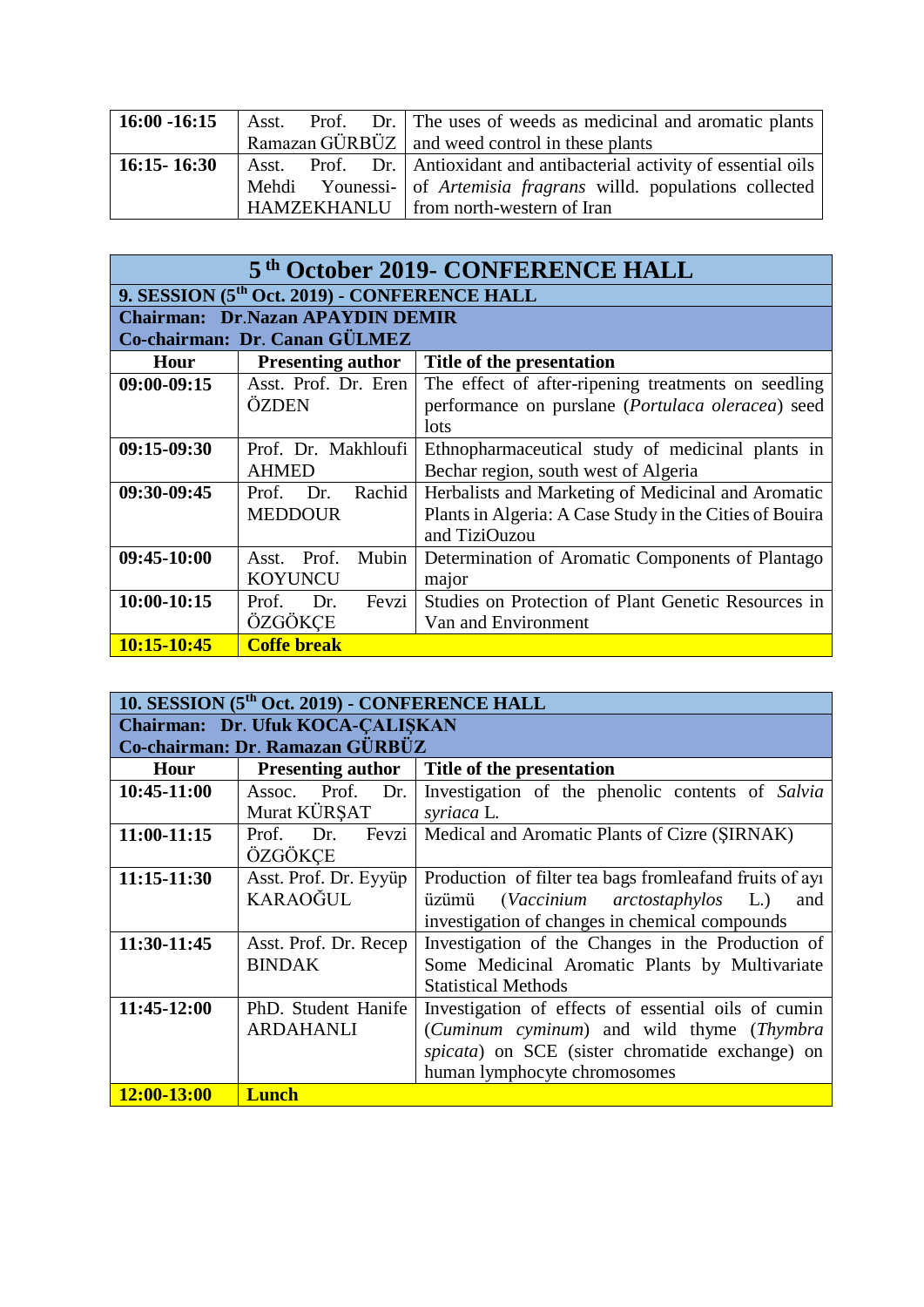| 11.SESSION (5 <sup>th</sup> Oct. 2019) - CONFERENCE HALL |                          |                                                                        |  |  |
|----------------------------------------------------------|--------------------------|------------------------------------------------------------------------|--|--|
| <b>Chairman: Dr.Murat KÜRSAT</b>                         |                          |                                                                        |  |  |
| Co-chairman: Dr.Eyyüp KARAOĞUL                           |                          |                                                                        |  |  |
| Hour                                                     | <b>Presenting author</b> | Title of the presentation                                              |  |  |
| $13:00-13:15$                                            | MSc. Göksen D.           | Cannabis use in skin disorders and cosmeceutical                       |  |  |
|                                                          | <b>DURBİLMEZ</b>         | products                                                               |  |  |
| 13:15-13:30                                              |                          | Asst. Prof. Dr. Eren   Use of vigour test in dill (Anethum graveolens) |  |  |
|                                                          | ÖZEN                     | cultivars                                                              |  |  |
| 13:30-13:45                                              | Didem<br>MSc             | Neurobiological evaluation of <i>Phlomis lycia</i> D.Don               |  |  |
|                                                          | <b>KOÇUM</b>             | extracts through enzyme inhibition                                     |  |  |
| 13:45-14:00                                              | Prof. Dr. Fevzi          | Ethnobotanic Properties of Morgedik<br><b>Its</b><br>and               |  |  |
|                                                          | ÖZGÖKCE                  | Environment (Ercis-Van)                                                |  |  |
| 14:00-14:15                                              | PhD. Student Serap       | Medicinal and Aromatic Plants used in bath culture in                  |  |  |
|                                                          | SAHİN-YİĞİT              | Gaziantep                                                              |  |  |
| $14:15 - 14:30$                                          | <b>Coffe break</b>       |                                                                        |  |  |

#### **12.SESSION (5th Oct. 2019) - CONFERENCE HALL Chairman: Dr. Hasan ÖZÇELİK**

| Co-chairman: Dr. Eren ÖZEN |                          |                                                          |  |
|----------------------------|--------------------------|----------------------------------------------------------|--|
| Hour                       | <b>Presenting author</b> | Title of the presentation                                |  |
| 14:30-14:45                | Fevzi<br>Prof. Dr.       | The Most Made of Biosmuggling Plant Taxa in Van          |  |
|                            | ÖZGÖKCE                  | Province and Environment                                 |  |
| 14:45-15:00                | Asst.<br>Seda<br>Res.    | Effects of Topical Administration of Non-Steroidal Anti- |  |
|                            | <b>KESKİN</b>            | inflammatory Agent Diclofenac Sodium Biological          |  |
|                            |                          | <b>Activities on Human Skin</b>                          |  |
| 15:00-15:15                | Prof.<br>Asst.<br>Dr. 1  | Determination of aromatic components of<br>Apium         |  |
|                            | Mubin KOYUNCU            | graveolens (Celery) seeds                                |  |
| 15:15-15:30                | <b>Mustafa BERBER</b>    | Assessment of cosmetics in Turkey in view of private     |  |
|                            |                          | sectors-Arzen Company                                    |  |
| $15:30 - 18:00$            | <b>Campus Tour</b>       |                                                          |  |
| $19:00-22:00$              | <b>GALA DİNNER</b>       |                                                          |  |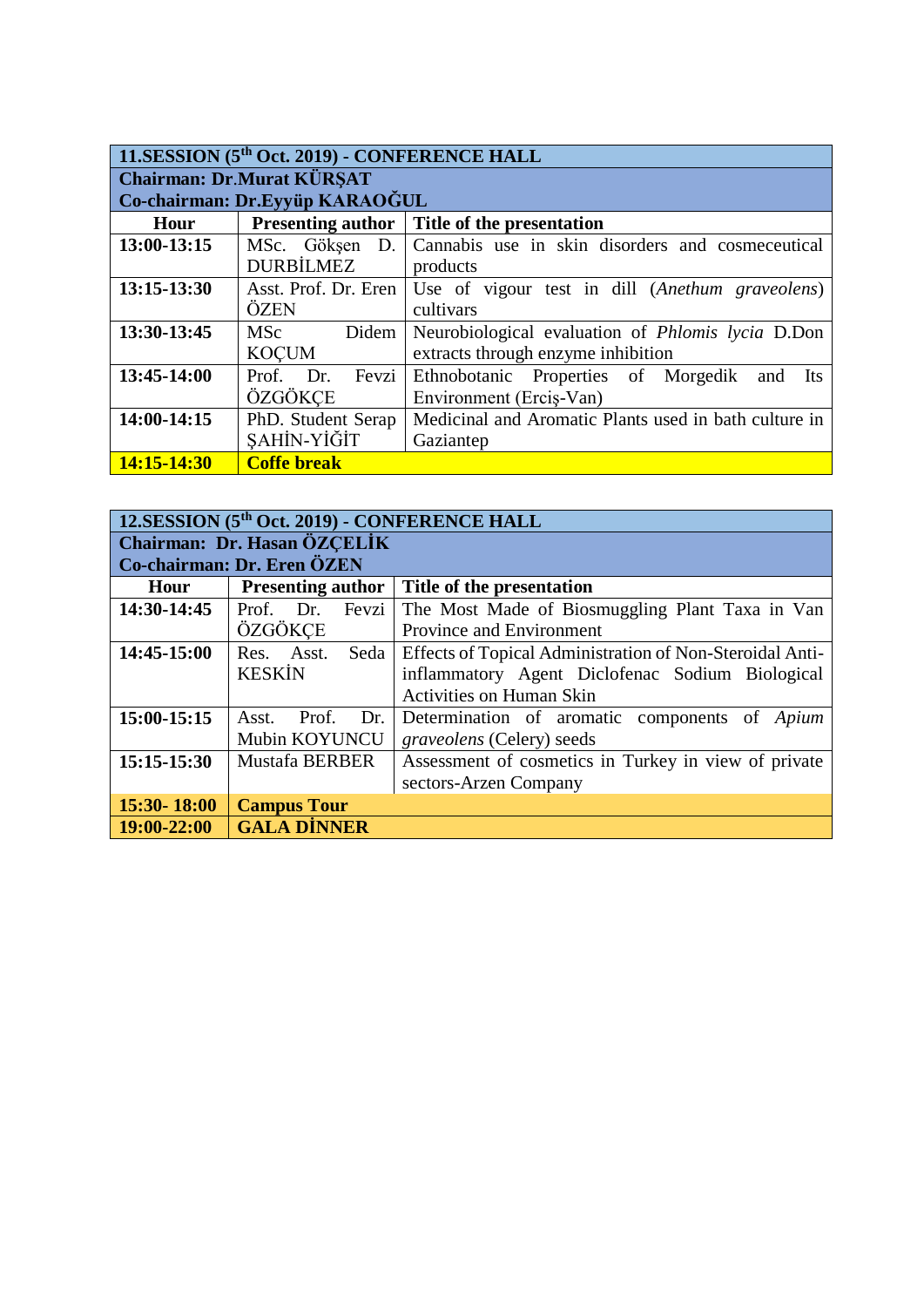| 5 October 2019- MEVLANA HALL                            |                           |                                               |  |  |  |
|---------------------------------------------------------|---------------------------|-----------------------------------------------|--|--|--|
| 13.SESSION (5 <sup>th</sup> Oct. 2019) - MEVLANA HALL   |                           |                                               |  |  |  |
| <b>Chairman: Dr. Ahmet Metin KUMLAY</b>                 |                           |                                               |  |  |  |
| Co-chairman: Asst. Prof. Dr. Mehdi Younessi-Hamzekhanlu |                           |                                               |  |  |  |
| Hour                                                    | <b>Presenting author</b>  | Title of the presentation                     |  |  |  |
| $09:00-09:15$                                           | Prof. Dr. Ahmet Zafer TEL | The ethnobotanical properties of some plants  |  |  |  |
|                                                         |                           | growing in Adıyaman                           |  |  |  |
| 09:15-09:30                                             | Asst. Prof. Dr.<br>Sezgin | Cultivation opportunities for medicinal and   |  |  |  |
|                                                         | SANCAKTAROĞLU             | aromatic plants in Iğdır.                     |  |  |  |
| 09:30-09:45                                             | Asst. Prof. Dr. Ali ÖZKAN | An investigation of cheese additive use and   |  |  |  |
|                                                         |                           | chemical content of <i>Pastinaca armenia</i>  |  |  |  |
| 09:45-10:00                                             | Lect. Murat ÜNALMIŞ       | Determination of heavy metals in some         |  |  |  |
|                                                         |                           | cosmetic products                             |  |  |  |
| 10:00-10:15                                             | Lect. Musa KARADAĞ        | Identification of phenolic components from    |  |  |  |
|                                                         |                           | the rhizomes of sweet flag (Acorus calamus    |  |  |  |
|                                                         |                           | L.) using high pressure liquid chromatography |  |  |  |
|                                                         |                           | (HPLC)                                        |  |  |  |
| 10:15-10:45                                             | Coffe break               |                                               |  |  |  |

#### **14.SESSION (5th Oct. 2019) - MEVLANA HALL Chairman: Dr. Bachir Raho GHALEM**

| Co-chairman: Dr. Turhan MOC |                                |                                              |  |  |
|-----------------------------|--------------------------------|----------------------------------------------|--|--|
| Hour                        | <b>Presenting author</b>       | Title of the presentation                    |  |  |
| 10:45-11:00                 | Özlem<br>Prof.<br>Asst.<br>Dr. | State supports offered to medicinal<br>and   |  |  |
|                             | SÖKMEN GÜRÇAM                  | aromatic plants in Turkey                    |  |  |
| 11:00-11:15                 | Asst. Prof. Dr. Belkis MUCA    | Training in cosmetic status in Türkiye.      |  |  |
|                             | YİĞİT                          |                                              |  |  |
| 11:15-11:30                 | Asst. Prof. Dr. Mehmet Nuri    | Comparison of variety of coccoon samples for |  |  |
|                             | <b>ATALAR</b>                  | their phytochemical content                  |  |  |
| 11:30-11:45                 | Lect. Elçin TELLİ              | Unguentarium as a ceramic vessel             |  |  |
| 11:45-12:00                 | Lect. Musa KARADAĞ             | Determination of aromatic components of      |  |  |
|                             |                                | Apium graveolens (Celery) seeds              |  |  |
| 12:00-13:00                 | <b>Lunch</b>                   |                                              |  |  |
| 15:30-18:00                 | <b>Campus Tour</b>             |                                              |  |  |
| 19:00-22:00                 | <b>GALA DINNER</b>             |                                              |  |  |